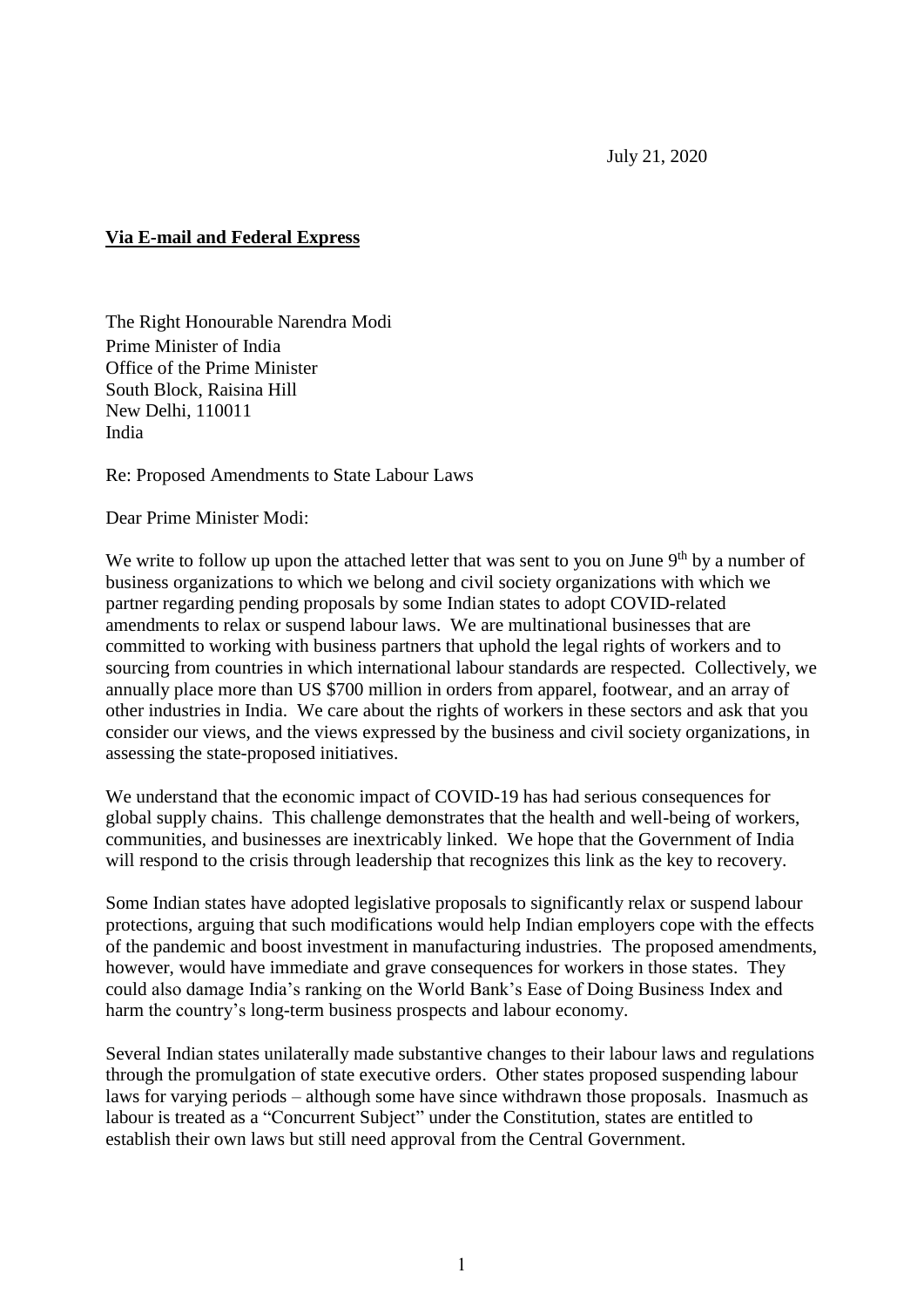We are cognizant that ensuring respect for human rights is a shared responsibility. Under the U.N. Guiding Principles on Business and Human Rights, governments are expected to *protect*  human rights and businesses are expected to *respect* human rights. For businesses to fulfil their human rights responsibility when sourcing product, we need robust national laws that are appropriately monitored to ensure implementation. The amendment or suspension of key labour laws in India in response to the pandemic would leave us seriously concerned about respect for worker rights in our supply chains.

We recognize the Government of India's commitment to worker rights and fair labour as enshrined in the Constitution and statutes that have strengthened India's labour law framework. These commitments are consistent with the fundamental rights expressed in the U.N. Declaration on Fundamental Principles and Rights at Work, as adopted by the International Labour Organisation ("ILO") in 1998, as well as the rights affirmed in ILO Convention 144, which establishes requirements for tripartite consultation before amending a labour law. Indeed, India is a founding member of the ILO and ratified Convention 144 in 1978.

We are concerned that the amendments to state labour laws countermand Convention 144 inasmuch as they were made without formal consultation with employers and workers. Other ILO conventions could also be violated by the proposed amendments, including Convention 001, related to hours of work; Convention 081, related to labour inspections; and Conventions 87 and 98, regarding freedom of association and collective bargaining. In light of this, it was heartening to see the Government's affirmative response to the concerns raised about this by the ILO. Such concerns are becoming increasingly acute, however, as workers now return to their places of employment.

In short, the proposed changes would seriously jeopardize the safety, security, and well-being of workers in India. In this vein, we respectfully request you to: (1) ensure that the restrictions on labour laws promoted by the state governments are not implemented; (2) encourage those governments to consult with affected stakeholders, including trade unions, before proposing additional changes to state labour laws; and (3) ensure that all eight fundamental ILO Conventions are implemented in India.

We look forward to your response to this letter, and the letter sent on June  $9<sup>th</sup>$  by the business and civil society organizations. Should the Government be unable or unwilling to take the steps noted above, we would be particularly eager to understand the basis for such a decision.

Thank you for your consideration of this very important issue. We look forward to further engagement with you on this matter.

Respectfully,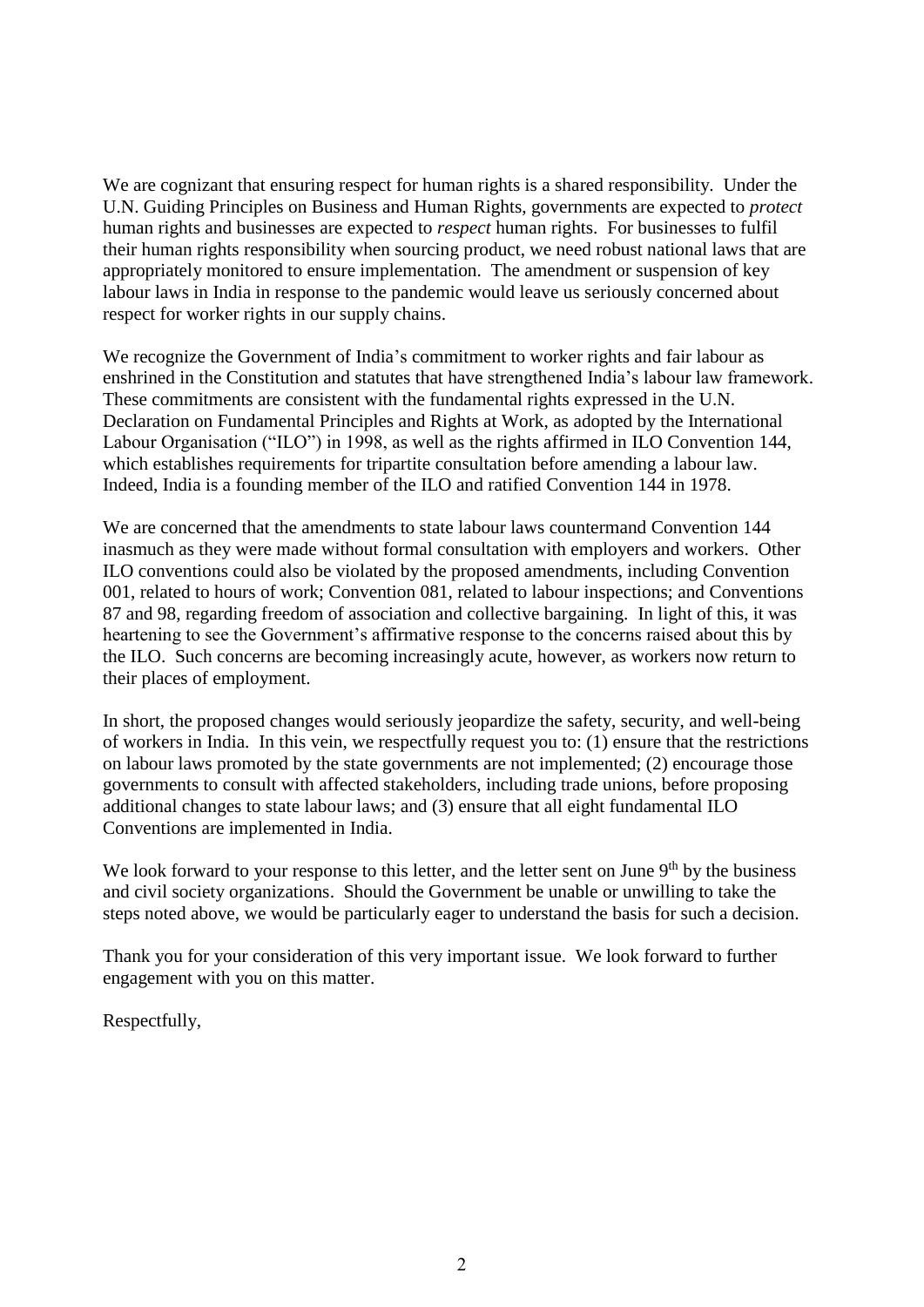

**Adidas** 

AMER SPOR

**Amer Sports** 





ALDI Einkauf GmbH & Co. oHG

ARMEDANGELS

Social Fashion Company GmbH



**ALDI SOUTH Group** 



Bel and Bo

**BELLA+CANVAS** 

 $Bella + Canvas$ 

**BESTSELLER**\*

**Best Seller** 



**Social Clothing Company** 



## blutsgeschwister + vi

Blutsgeschwister



C&A Mode GmbH & Co.KG

CAMAÏEU

Camaïeu



Damartex



Eileen Fisher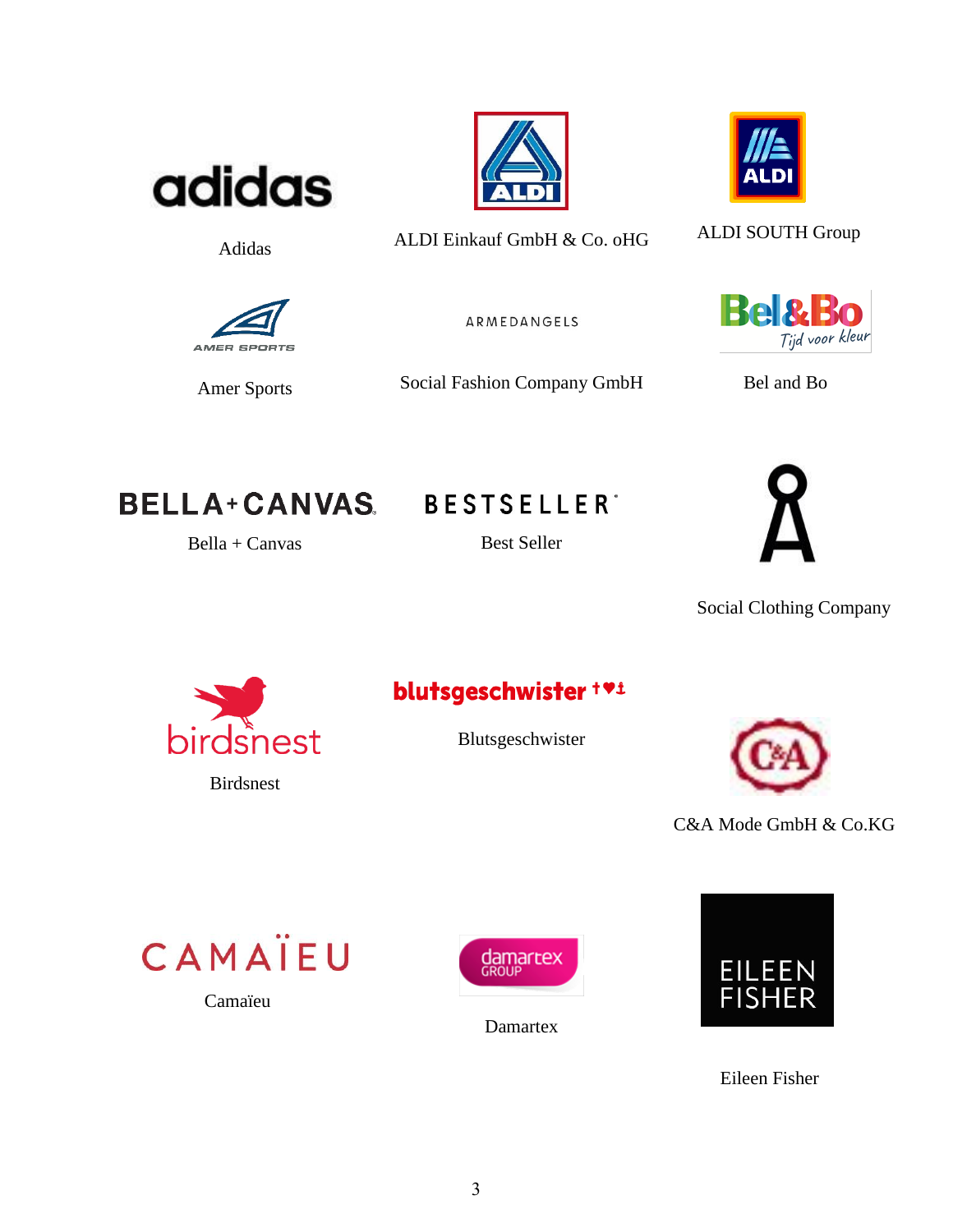**ESPRIT** 

**GERRY WEBER** 

INTERNATIONAL AG

Esprit Gerry Weber International AG



IKKS

mles

Joules

## H U G O **BOSS**

Hugo Boss AG



KiK Textilien und Non-Food GmbH



Koppermann & Co. GmbH



Lacoste



Living Crafts





Manroof



mela wear GmbH



Montane



Morrisons

NEW LOOK

New Look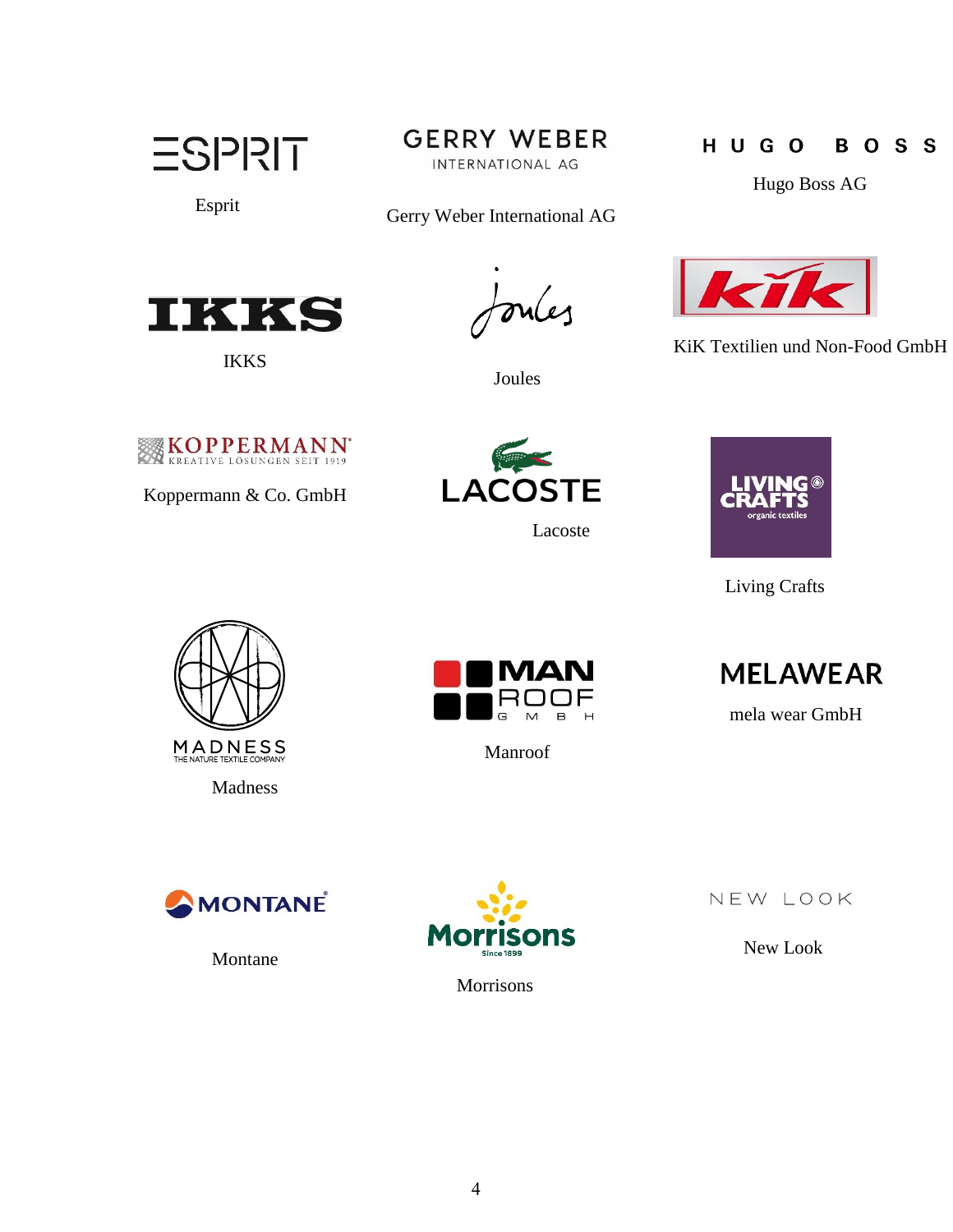| next<br><b>NEXT</b>                      | Odlo                                                                                                           | PRIMARK®<br>Primark           |
|------------------------------------------|----------------------------------------------------------------------------------------------------------------|-------------------------------|
| promod                                   | <b>REGATTA</b>                                                                                                 | <b>REISS</b>                  |
| Promod                                   | Regatta                                                                                                        | Reiss                         |
| <b>REW</b><br>GROUP<br><b>REWE Group</b> | <b>RIVER ISLAND</b><br>River Island                                                                            | SEASAI<br>CORNWALL<br>Seasalt |
| sessùn<br>Sessùn                         | י−−<br>Superdry                                                                                                | les nouveaux<br>commerçants   |
|                                          |                                                                                                                | Système U/U Enseigne          |
| TAKKO<br><b>FASHION</b>                  | HOBBS<br>damsel<br>LONDON<br>in a dress<br>Phase Eight<br>F<br>Studio8<br>by Phase Eight<br>WHISTLES<br>LONDON | <b>THE KOOPLES</b><br>PARIS   |
| Takko                                    | <b>TFG Group</b>                                                                                               | The Kooples                   |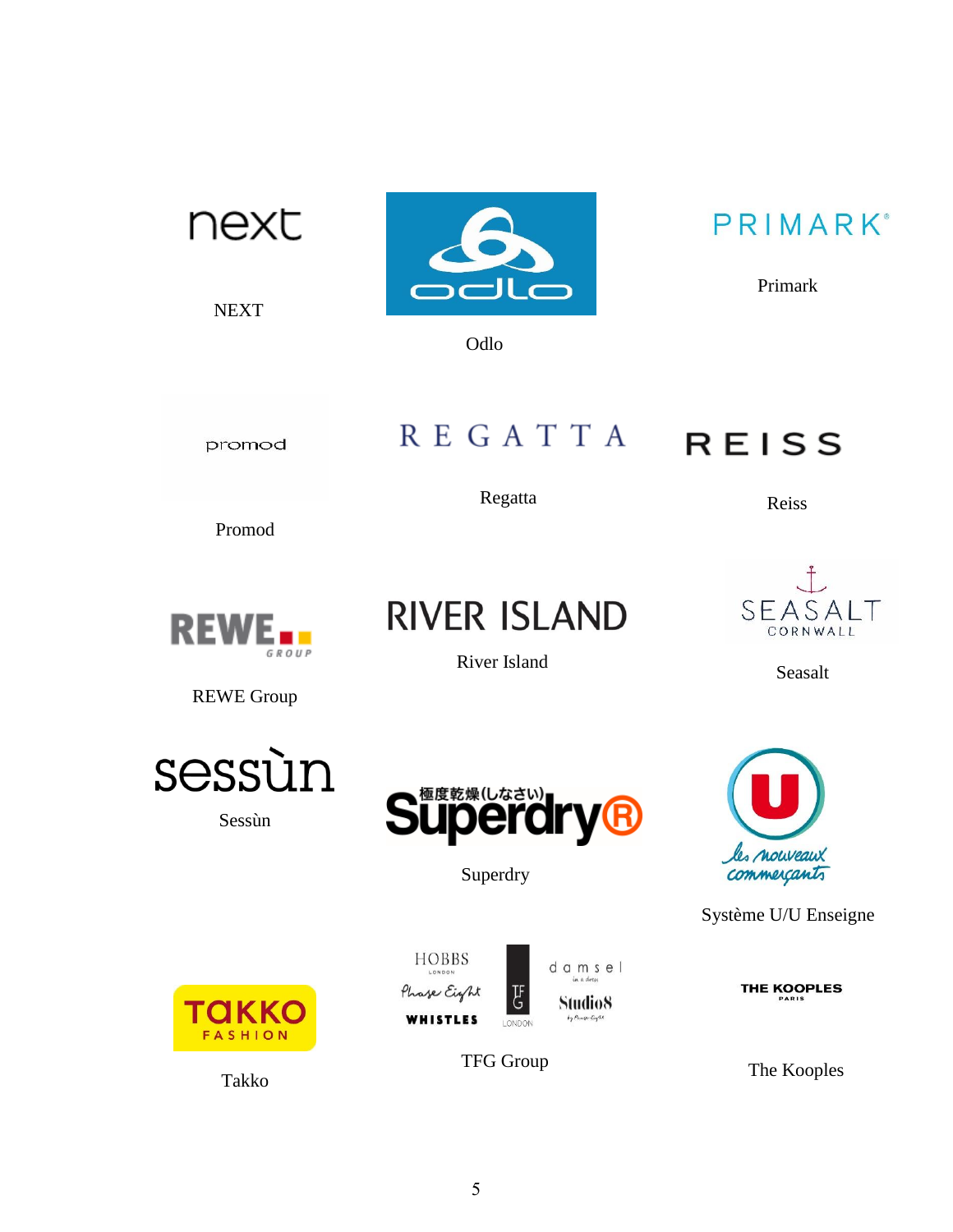





Volcom

The Woody Group





Waschbär GmbH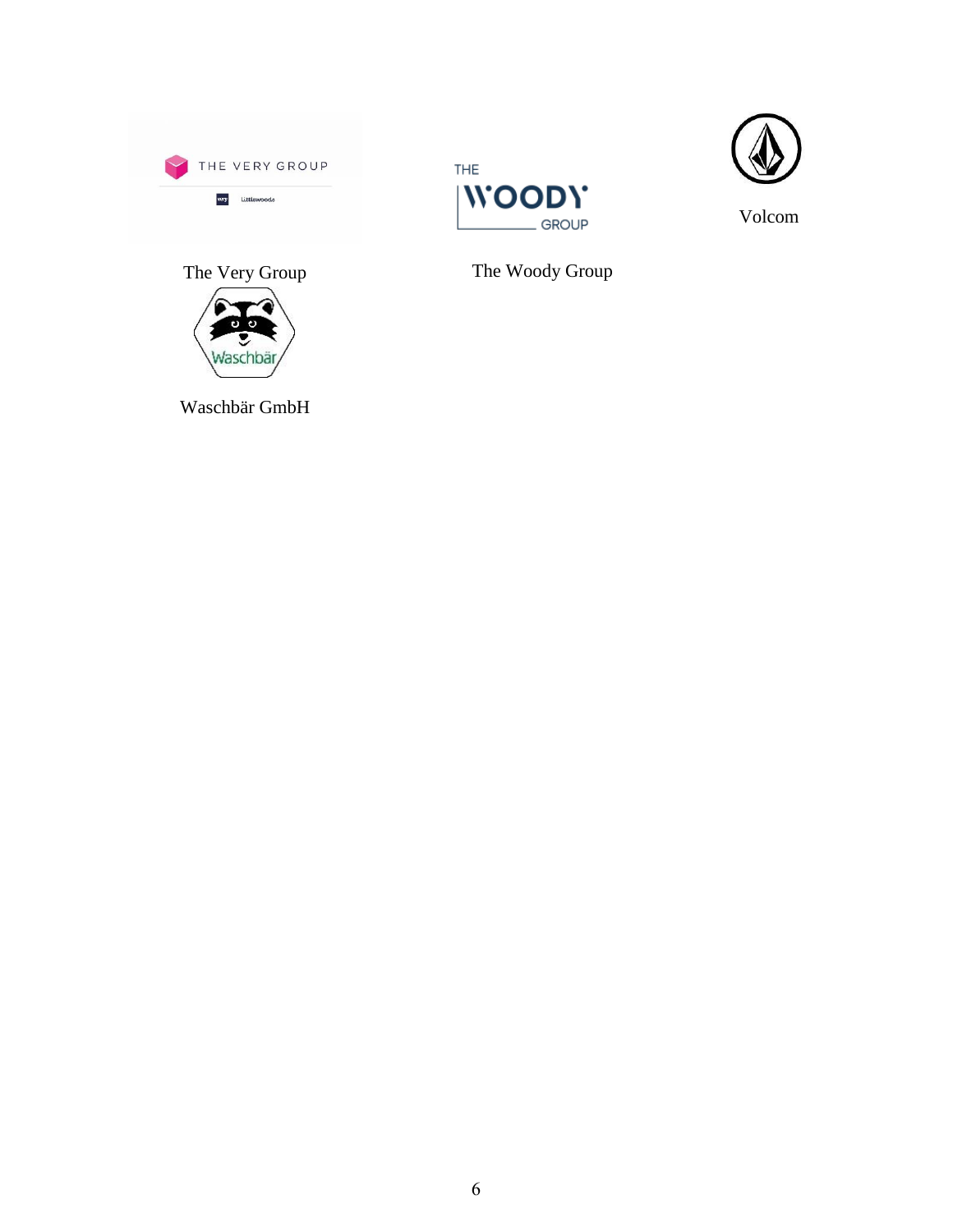The Honourable Shri Ram Nath Kovind President of India The Government of India

Shri Nitin Gadkari Minister of Micro, Small & Medium Enterprises Government of India

Shri Santosh Gangwar Minister of State Ministry of Labour and Employment The Government of India

Shri Thaawarchand Gehlot Minister of Social Justice and Empowerment The Government of India

Shri Piyush Goyal Minister of Commerce & Industry Government of India

Shrimati Smriti Irani Minister of Textiles Minister of Women and Child Development The Government of India

Shri Harsh Vardhan Minister of Health & Family Welfare The Government of India

Shri Heeralal Samariya Secretary Ministry of Labour and Employment The Government of India

Shri Bhartruhari Mahtab Chairperson Parliamentary Committee for Labour

cc: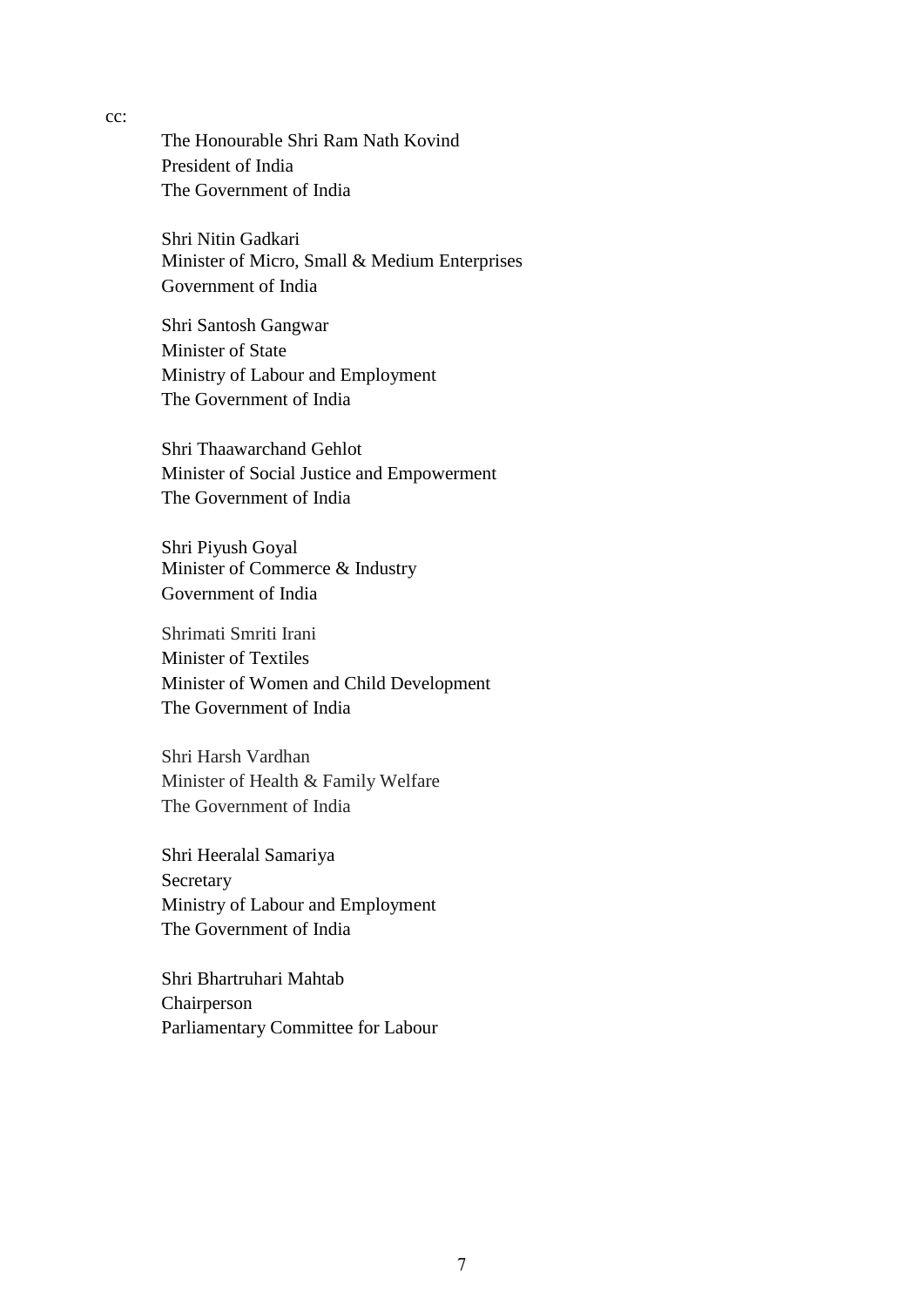

June 9, 2020

## **Via E-mail and Federal Express**

The Right Honourable Narendra Modi Prime Minister of India Office of the Prime Minister South Block, Raisina Hill New Delhi, 110011 India

Re: Proposed Amendments to State Labour Laws

Dear Prime Minister Modi:

We write with regard to pending proposals by some Indian states to adopt COVID-related amendments to relax or suspend labor laws. We are civil society and business organisations that are dedicated to worker well-being in global supply chains. Collectively our membership represents more than 2,000 brands and retailers from over 30 countries, primarily in North America and Europe, that are committed to working with business partners that uphold the legal rights of workers and to sourcing from countries in which international labor standards are respected. As organizations whose members annually place more than \$9 billion in orders from apparel, footwear, and a wide array of other industries in India, and who care about the rights of workers in these sectors, we ask that you consider our views in assessing the stateproposed initiatives.

We understand that the economic impact of COVID-19 has had serious consequences for global supply chains. This challenge demonstrates that the health and well-being of workers, communities, and businesses are inextricably linked. We hope that the Government of India will respond to the crisis with leadership policies that recognize this link as the key to recovery.

Some Indian states have adopted legislative proposals to significantly relax or suspend labor protections, arguing that such modifications would help Indian employers cope with the effects of the pandemic and boost investment in manufacturing industries. The proposed amendments, however, would have immediate and grave consequences for workers in those states. They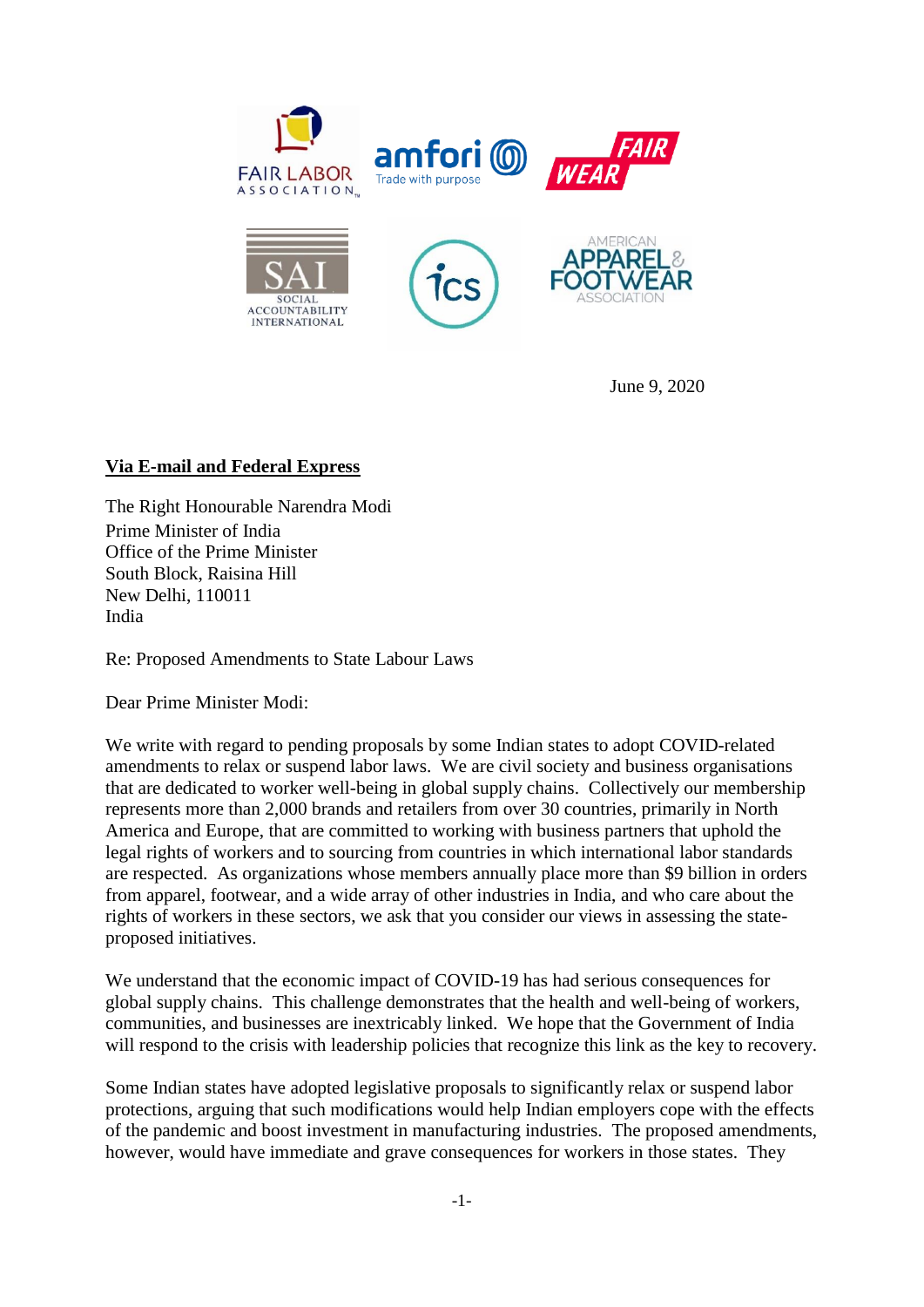could also damage India's ranking on the World Bank's Ease of Doing Business Index and harm the country's long-term business prospects and labor economy.

Several Indian states have unilaterally made substantive changes to their labour laws and regulations through the promulgation of state executive orders. Other states have proposed the suspension of labour laws for varying periods. Inasmuch as labor is treated as a "Concurrent Subject" under the Constitution, states are entitled to establish their own laws but still need approval from the Central Government.

We recognize the Government of India's commitment to worker rights and fair labour as enshrined in the Constitution and statutes that have strengthened India's labour law framework. These commitments are consistent with the fundamental rights expressed in the U.N. Declaration on Fundamental Principles and Rights at Work, as adopted by the International Labour Organisation ("ILO") in 1998, as well as the rights affirmed in ILO Convention 144, which establishes requirements for tripartite consultation before amending a labour law. Indeed, India is a founding member of the ILO and ratified Convention 144 in 1978.

We are concerned that the amendments to state labour laws countermand Convention 144 inasmuch as they were made without formal consultation with employers and workers. Other ILO conventions could also be violated by the proposed amendments, including Convention 001, related to hours of work; Convention 081, related to labour inspections; and Conventions 87 and 98, regarding freedom of association and collective bargaining.

In short, the proposed changes would seriously jeopardize the safety, security, and well-being of workers in India. In light of this, it was heartening to see the Government's affirmative response to the concerns recently raised by the ILO. In this vein, we respectfully request you to: (1) ensure that the restrictions on labour laws promoted by the state governments are not implemented; (2) encourage those governments to consult with affected stakeholders, including trade unions, before proposing additional changes to state labour laws; and (3) ensure that all eight fundamental ILO Conventions are implemented in India.

Thank you for your consideration of this very important issue. We look forward to further engagement with you on this matter.

Respectfully,

Shewen Waxman

President & CEO President Executive Director Fair Labor Association amfori Fair Wear

Sharon Waxman Christian Ewert Alexander Kohnstamm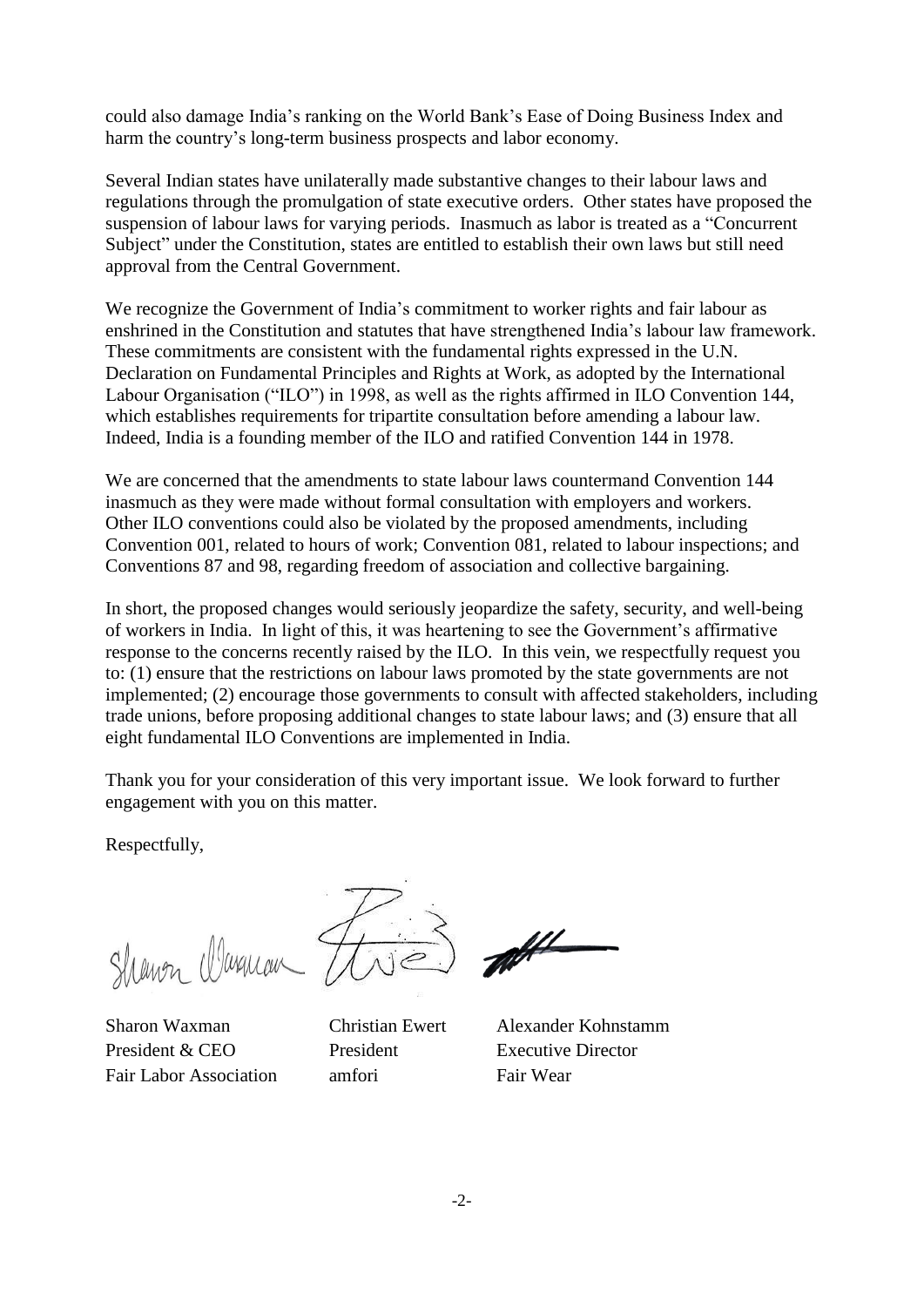$St/L$ 



Footwear Association (AAFA)

Stephen Lamar Jane Hwang Carole Hommey President and CEO President and CEO Coordinator American Apparel & Social Accountability International ICS

cc:

The Honourable Shri Ram Nath Kovind President of India The Government of India

Shri Santosh Gangwar Minister of State Ministry of Labour and Employment The Government of India

Shri Heeralal Samariya Secretary Ministry of Labour and Employment The Government of India

Shri Shrimati Smriti Zubin Irani Minister of Textiles Minister of Women and Child Development The Government of India

Shri Harsh Vardhan Minister of Health & Family Welfare The Government of India

Shri Thaawarchand Gehlot Minister of Social Justice and Empowerment The Government of India

Shri. Piyush Goyal Minister of Commerce & Industry Government of India